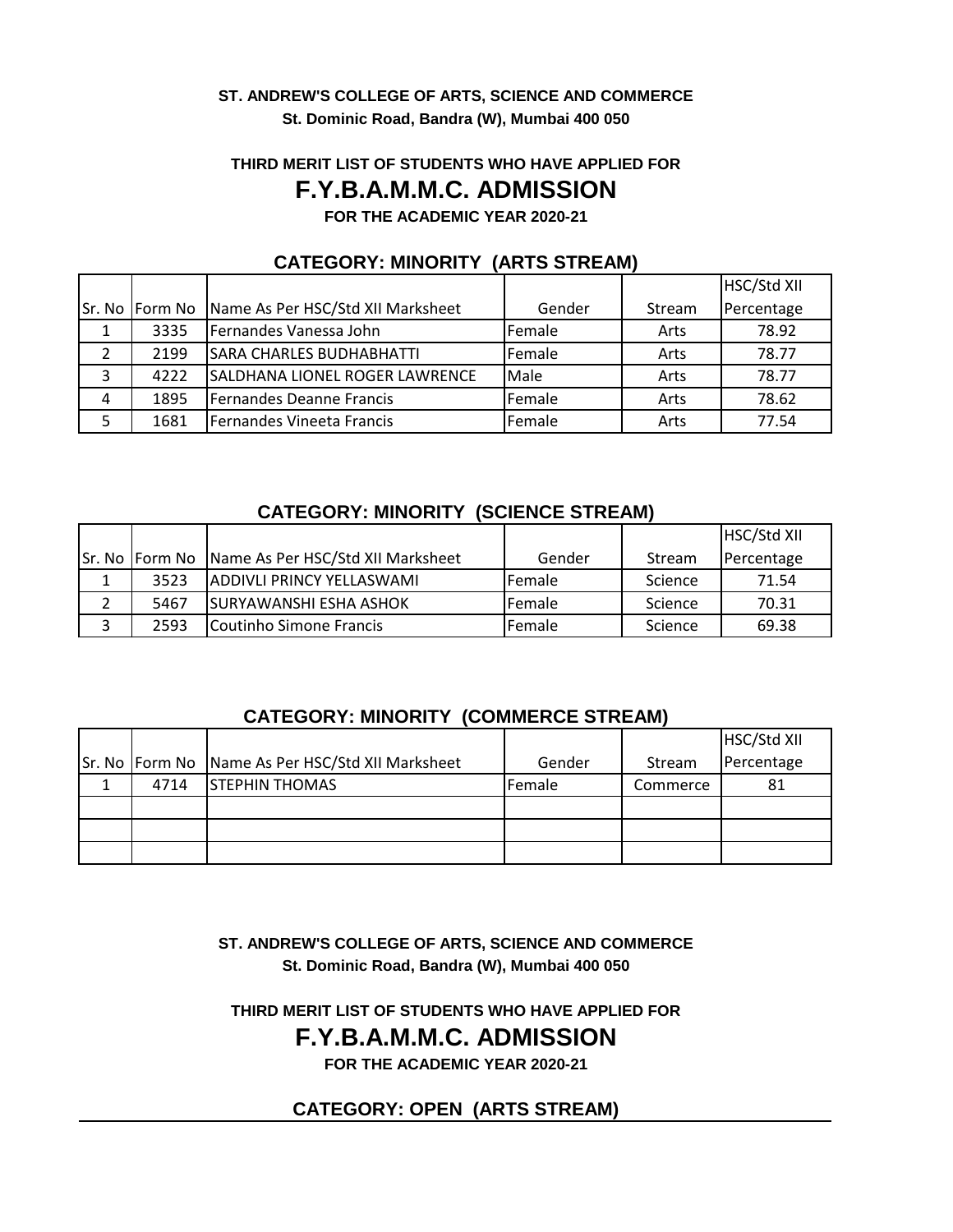|   |                |                                   |        |        | HSC/Std XII |
|---|----------------|-----------------------------------|--------|--------|-------------|
|   | Sr. No Form No | Name As Per HSC/Std XII Marksheet | Gender | Stream | Percentage  |
|   | 2287           | <b>RAJBHAR SARA AJAY</b>          | Female | Arts   | 89.38       |
| 2 | 4914           | <b>KHAN SHUBH SABIR</b>           | Male   | Arts   | 89.38       |
| 3 | 4589           | Rishabh Gupta                     | Male   | Arts   | 89.33       |
| 4 | 6175           | SAINI PRATHAMA ATTAR SINGH        | Female | Arts   | 89.2        |
| 5 | 4807           | Sandeep Kumar Gujar               | Male   | Arts   | 89          |
| 6 | 6180           | Aayushi Sharma                    | Female | Arts   | 89          |
|   |                |                                   |        |        |             |
|   |                |                                   |        |        |             |

# **CATEGORY: OPEN (SCIENCE STREAM)**

|   |                |                                   |        |         | HSC/Std XII |
|---|----------------|-----------------------------------|--------|---------|-------------|
|   | Sr. No Form No | Name As Per HSC/Std XII Marksheet | Gender | Stream  | Percentage  |
|   | 5725           | Kompal Malhotra                   | Female | Science | 81.8        |
|   | 2856           | <b>RHISHIKESH RAMESH</b>          | Male   | Science | 81.2        |
| 3 | 5797           | <b>JAKSHIT ARORA</b>              | Male   | Science | 81.2        |
| 4 | 2768           | KUMAR SATYAM                      | Male   | Science | 79.8        |
| 5 | 5791           | Vedant Sandeep Patil              | Male   | Science | 79.69       |

# **CATEGORY: OPEN (COMMERCE STREAM)**

|   |                |                                   |        |          | HSC/Std XII |
|---|----------------|-----------------------------------|--------|----------|-------------|
|   | Sr. No Form No | Name As Per HSC/Std XII Marksheet | Gender | Stream   | Percentage  |
| 1 | 3247           | Aditya                            | Male   | Commerce | 86.2        |
| 2 | 5061           | Aditya Kapoor                     | Male   | Commerce | 86.2        |
| 3 | 6252           | Nishita Khurana                   | Female | Commerce | 85.5        |
| 4 | 5224           | Arjun Maheshwari                  | Male   | Commerce | 85.2        |
| 5 | 6148           | <b>RITU LAKHINA</b>               | Female | Commerce | 85.2        |
| 6 | 3087           | Nagda Fiza Nilesh                 | Female | Commerce | 85.08       |